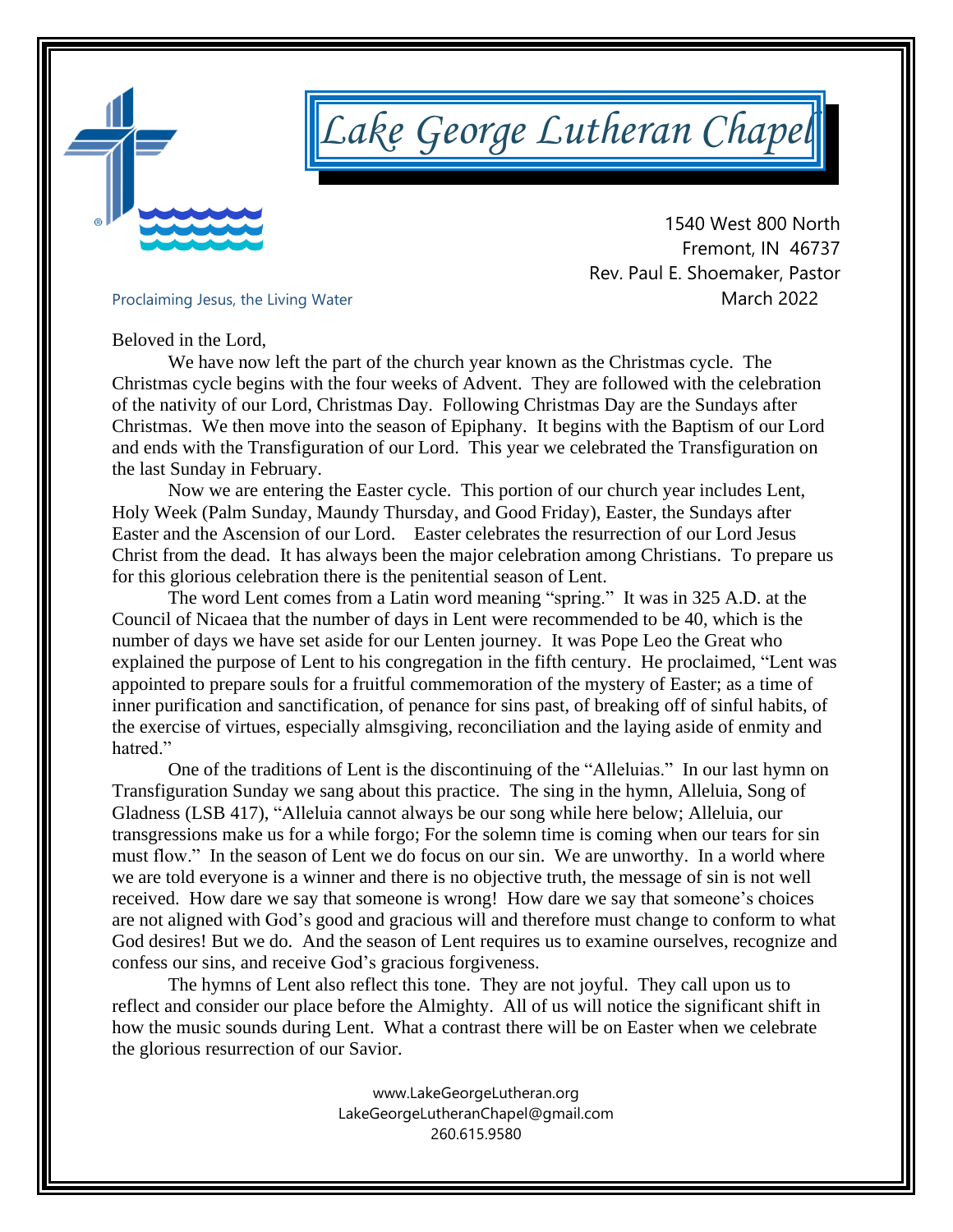Lent requires spiritual reflection and maturity. It is a solemn time, a somber time, a time for serious contemplation of how we have sinned and deserve God's wrath and punishment. It prepares us to all the more appreciate our Savior's sacrificial death and His glorious resurrection, assuring us of life forever with Him in heaven.

A most blessed Lenten journey to all,

Rev. Paul E. Shoemaker, Pastor

## *WINDOWS of LGLC*



There were many momentous events in the life of our Lord during the last week of His life. Several of these events are memorialized in the windows of LGLC. We are highlighting two of them in this month's newsletter.

The first is Jesus instituting the Lord's Supper. This is also known to us as Holy Communion, the Sacrament of the Altar and the Eucharist, which means "thanksgiving." We read in Scripture that Jesus gathered the disciples in the upper room in Jerusalem to celebrate with His disciples the Passover. It was then that He gave us a new command, that we are to love one another. Then He gave thanks (Eucharist) and gave the disciples the bread and the wine to eat and to drink. We continue this practice celebrating His divine presence among us as we receive His true body and true blood in, with and under the bread and wine for the forgiveness of our sins.

The second portrays Jesus in the Garden of Gethsemane. Here Jesus pours out His heart to His heavenly Father, pleading for Him to "let this cup pass from me, but not my will, but Thine be done." In this most earnest of prayers Jesus reminds us that we can bring all of our cares and concerns to our Father in heaven. Jesus wants to avoid the horror of the cross but also wants His will to conform to the will of His Father. There is no plan B. The only way to bring about the salvation of all was to suffer the very pain of hell on Calvary. Jesus prays for strength so that His will conforms to His Father's will. We too, following the example of Jesus, pray that God's will is done in our lives.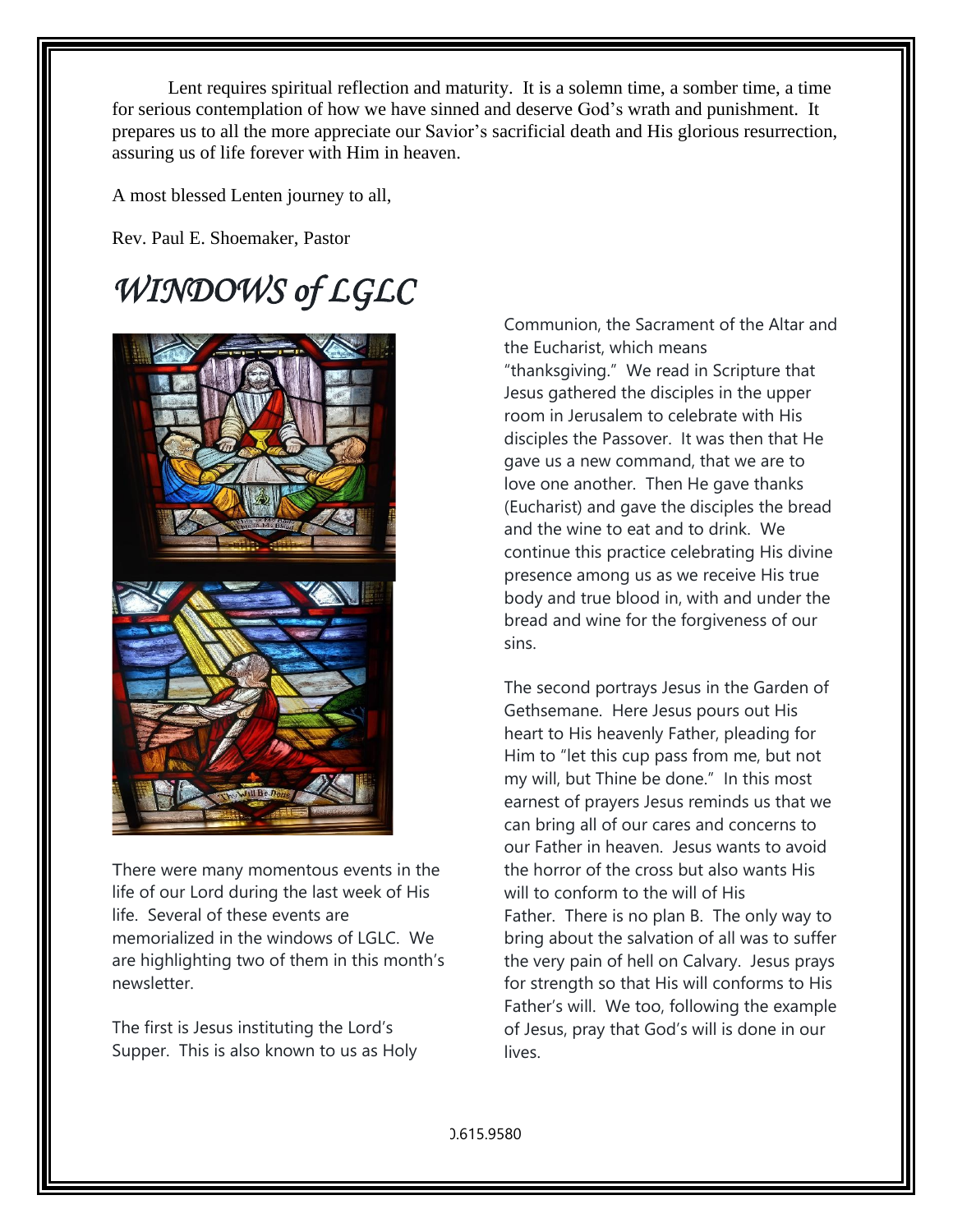### **SERMON TITLES For March 2022**

### **Lent 1 March 6, 2022**

**Sermon: An Oppertune Time Text: Luke 4: 1-13**

### **Hymns:**

418 O Lord throughout These 40 Days

- 656 A Mighty Fortress Is Our God
- 718 Jesus, Lead Thou On

**Lent 2 March 13, 2022 Sermon: Crisis Averted Text: Jeremiah 26: 8-15 Hymns:**

- 423 Jesus, Refuge of the Weary
- 708 Lord, Thee I Love with All My Heart
- 420 Christ, the Life of All The Living
- 425 When I survey the Wondrous Cross

#### **Lent 3 March 20, 2022 Sermon: When Life is Not Fair Text: Luke 11: 1-9 Hymns:**

431 Not All the Blood of Beasts

- 823 May God Bestow on Us His Grace
- 433 Glory Be To Jesus

### **Lent 4 March 27, 2022**

**Sermon: Coming Home**

**Text: Luke 15: 1-3, 11-32**

### **Hymns:**

- 435 Come to Calvary's Holy Mountain
- 571 God Loved the World
- 421 Jesus Grant That Balm and Healing
- 437 Alas and Did My Savior Bleed

**On this column CLICK on the link and you will be directed to the website**

### *Online Worship*

We are now live streaming our 9am service. Go to our website at:

#### [www.lakegeorgelutheran.org](http://www.lakegeorgelutheran.org/)

If you wish to view the service at a later time, click on the link and enjoy the same service as it was recorded.

### *Supporting the Mission God has entrusted to LGLC*

Your offering of gifts and online gifts continue to enable LGLC to support, sustain and grow the ministry at home, in our community and worldwide. You are making a difference with you regular and faithful gifts. **Thank you ever so much!** Please use this link to place your gift:

<https://www.lakegeorgelutheran.org/>

### *Lutheran Church Extension Fund*

Check out investment opportunities at [www.lcef.org.](http://www.lcef.org/) LGLC has investments with LCEF and has prospered through their financial management.

### *Our Hymnals Return:* At our last

Voters Meeting it was decided to begin using the Lutheran Service Book to sing the hymns. We had put them aside during Covid. It is time to begin using them again. Enjoy reading the music along with the words.

[www.LakeGeorgeLutheran.org](http://www.lakegeorgelutheran.org/) [LakeGeorgeLutheranC](mailto:LakeGeorgeLCMS@Frontier.com)hapel@gmail.com 260.615.9580